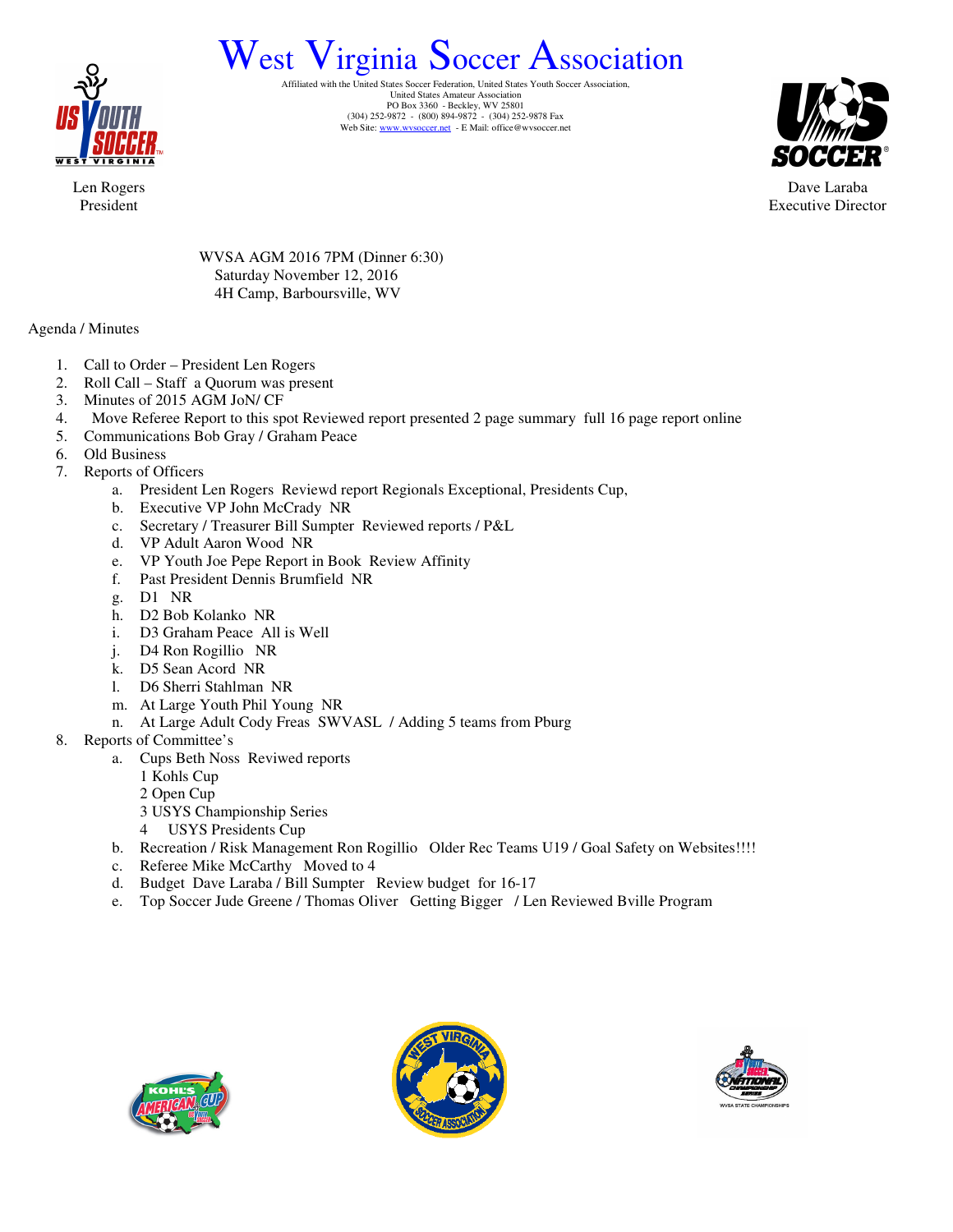- 9. Staff Reports
	- a. Executive Director Dave Laraba
	- b. Director of Coaching Bob Gray NR
	- c. Director of Member Services, Jude Greene
	- d. Director Administrative Services Kristi Accord
	- e. Director of Soccer Operations, Media and Communications, Marcus Cole Report Printed
	- f. ODP Administrator, Amanda Wyatt ODP under way!!! Numbers up!!!
	- g. Director of Competitions Beth Noss
- 10. New Business
	- a. Elections of Officers
		- 1 President Rogers N/N
		- 2 VP Youth Pepe RR//CF
		- 3 D2 Kolanko
		- 4 D4 Ron Rogillio
		- 5 D6 Stahlman
		- 6 D1 1 year term Clifton Williams
		- 7 At large Adult Freas
	- b. Approval of Budget RR/ CF
	- c. Approval of BOD Actions RR/ CF
	- d. Amendments to The WVSA Constitution None
	- e. By Law Amendments None
	- f. Policy and Procedure Changes
		- i. 3.12 AGE GROUPING FOR PLAY
		- **ii. Review Changes Mandated by USSF**
		- iii. 3.16 RULES OF COMPETITION N/CF
		- **iv. Allow the WVSA BOD to Modify 3.16 to comply with US Soccer and US Youth Soccer Mandates to be published by 4/1/17. To be effective 9/1/17 or as required by US Soccer JoN/SL v. Chapter Five of Bylaws and Policies as modified by the BOD Executive Committee JeN/ SL**
		- **vi. WVSA Referee Program Manual BN/ KN**
	- g Other Business
		- 1. US Soccer Mandates for Small Sided Games and Youth Player registration date
		- 2. Affinity Program
		- 3. Membership Applications / Name Changes

New Clubs/Leagues Recreation JoN/SS PATCH / Spencer Travel JoN/SS New Manchester United FC / Upper Hancock County Greenbrier United / Greenbrier County AOEX SC / Wayne County Charleston Clash / KVSL Name Change CF/BN NPYSA to Tri State United – Force WRYSA to Tri State United – Rotary Brooke County now separate from NPYSA Upper Hancock County now Separate from NPYSA

11. Good of the Game

Adjournment